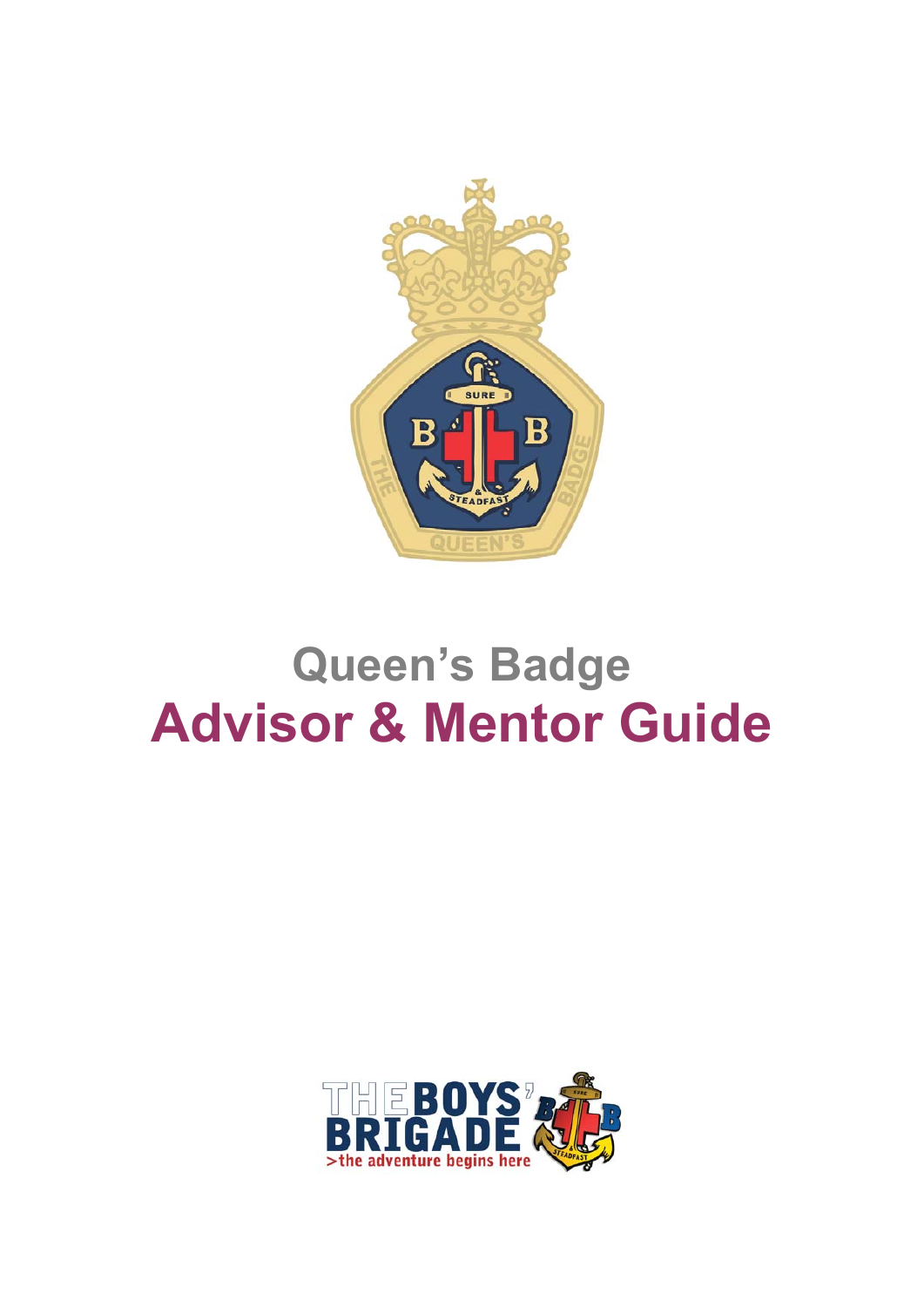## **Contents**

- **Welcome**
- **How does this connect with the Duke of Edinburgh award?**
- **Working Through the Queen's Badge**
- **Entry Requirements**
- **Candidate's Meeting**
- **Skills-Based Training**
- **Taking Responsibility**
- **Voluntary Service**
- **Developing Interests** 
	- **Skills**
	- **Physical**
	- **Expedition**
- **Completion Residential**
- **Record Activity**
- **Authorisation for the Queen's Badge**

## **A Word from The Brigade Secretary**

"I am really pleased that you are involved in a young person working towards their Queen's Badge, The Boys' Brigade's highest award. This scheme is guaranteed to stretch & challenge any young person who takes part in it. However with your support & enthusiasm any young person can meet the requirements.

This is a really uplifting and rewarding time for leaders. The young people seek out opportunities and responsibility, as well as bring energy to the whole group. Thank you for all the time & dedication that you put into The Boys' Brigade, and enjoy reaping what you began to sow with them from the age of 5.

Finally remember this is an award that should be led by the young person and their goals. Don't get distracted by any idea of a *standard* that needs to be achieved, instead focus on helping the young person have the best *experiences* they can."

Steve Dickinson Brigade Secretary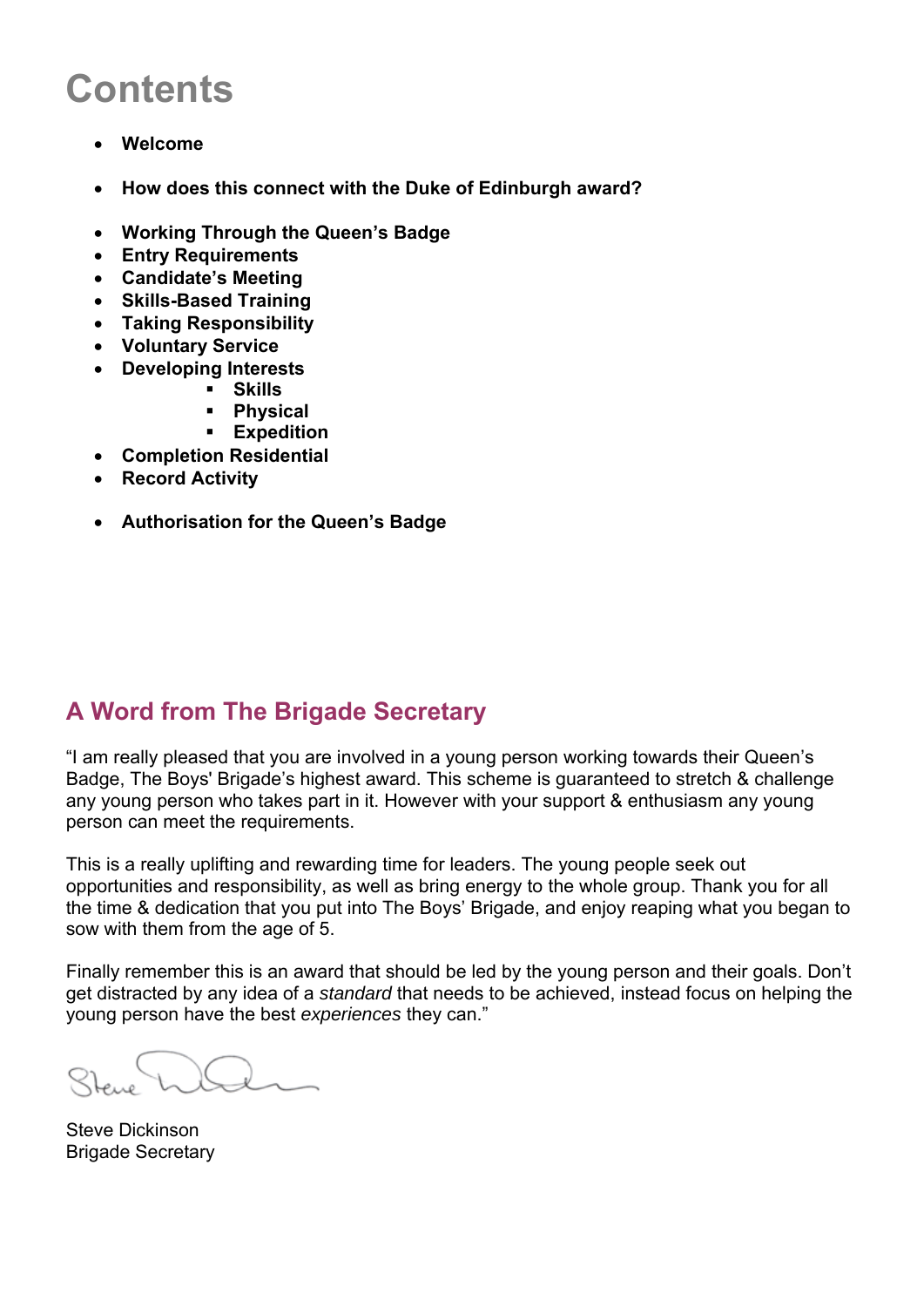## **Welcome**

The Queen's Badge is the highest award that a young person can gain as a member of The Boys' Brigade. It's a real opportunity; from beginning to end it's important that they get the most out of it. It doesn't matter who they are or where they're from. Any young person aged over 16, who has their President's Badge and is willing to do more than just sit on the sofa can take part! The best part of the Queen's Badge is that the young person gets to choose what they do. They can choose to do projects & activities that get them really excited and which they are dedicated to. They get a chance to engage with their community, take on responsibility, set their own goals, build self-confidence and experience a sense of achievement.

#### **What is the Queen's Badge Advisor, Mentor & Assessor guide?**

This book contains all the information that you need to help support a young person through their Queen's Badge experience. It will explain all the requirements, and offer some helpful tips on how to make the experience all that it can be. Your role is crucial in encouraging young people to expand their horizons and look to fulfil dreams & experience challenges through completing the award.

#### **What support should a young person get?**

There are 3 people who play a key role in a young person working towards their Queen's Badge:

#### **Queen's Badge Advisor**

A Queen's Badge advisor is the person from the Battalion or District who will help the young person plan what they are doing and review & support their work. Queen's Badge advisors have helped many young people to complete the award. They have vast knowledge and ideas that could help a young person complete their award.

Their role is not that of an assessor. They are there to use their experience alongside the mentor to help the young person set their own targets and get the best out of the experience. It's key that the young person has ownership of their award and the advisor is key in ensuring this is the case. Their involvement will be greater in companies that don't have much experience of the Queen's Badge, but it is advised that you meet with the young person at least twice during the time they are undertaking the award. In groups with more experience the role might be to advocate on behalf of the young person and support them to be able to do what they want and not just what has happened previously in that company. The Advisor is asked to sign the Action Plan and the Authorisation page.

#### **Key tips!**

- Get to know the young person,
- Talk to them about their goals and aspirations
- Be ready to inspire them with new ideas

#### **Company Mentor**

A Company Mentor is a leader from the young person's own company who is there to support and encourage them on a week-by-week basis. This is often the Captain, but could be another leader.

#### **Queen's Badge Assessor**

This is the person who trains, supervises or assesses each part of the programme. The assessor in each area of activity will be directly responsible for supervising the young person's progress, reporting on their contributions and achievements. They should be an expert in that field and should have the necessary experience or qualifications to complete this task. This means that a young person will often have different assessors for each section. For some activities the assessor may be the same person as the Mentor or Advisor.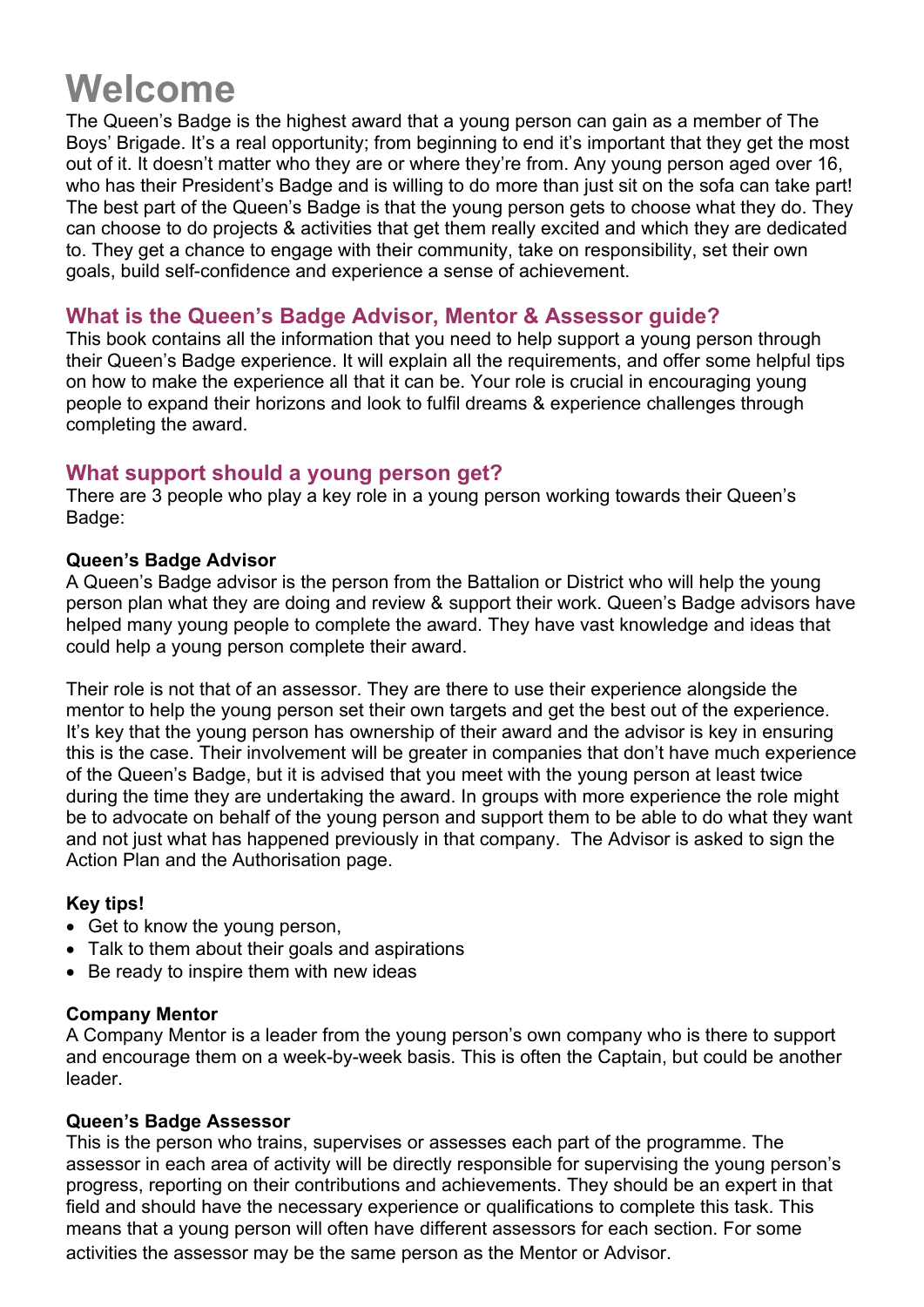## **How does this connect with The Duke of Edinburgh's Award?**

The Duke of Edinburgh's Silver Award has a similar structure to the Queen's Badge and is split into four key areas:

**Volunteering** This is a young person's chance to make a real difference by helping an individual, their community, the environment, or an organisation.

**Physical** They can choose any sport, dance or fitness activity to get fit or fitter, and get better at it!

**Skills** This is about developing practical & social skills, as well as personal interests. There maybe something they've always wanted to try, or to get better at their favourite hobby?

**Expedition** They must train and complete an adventurous journey in the UK or abroad. Highs, lows, great laughs and amazing memories are guaranteed!

You'll recognise each of these activities later on in this book (look out of the DofE logo), which make it an ideal award to work towards at the same time as the Queen's Badge.

#### **What do they need to do?**

Over the required time (see table overleaf) they'll need to do each activity for an average of an hour a week. They'll need to show persistence, commitment, and personal development. It's not something that can be achieved through a short burst of enthusiasm! The chart below details what is required for each activity at each level.

#### **What's the minimum age?**

A young person can start working towards their Silver award from 15 years of age. They are free to start at any level, but most people prefer to try for Bronze and work upwards. If they jump in at Silver level as part of their Queen's Badge they will need to do extra work as is also demonstrated in the diagram below.

Don't forget – they have until their 25th birthday to complete any level of the award.

| <b>Physical</b>                                                                                                                                                              | <b>Skills</b>                                                                                                                                            | <b>Expedition</b>                                                                                                                                                                                                                                                      |
|------------------------------------------------------------------------------------------------------------------------------------------------------------------------------|----------------------------------------------------------------------------------------------------------------------------------------------------------|------------------------------------------------------------------------------------------------------------------------------------------------------------------------------------------------------------------------------------------------------------------------|
|                                                                                                                                                                              |                                                                                                                                                          | Plan train for and complete a 3<br>day, 2 night expedition                                                                                                                                                                                                             |
| How to gain DEA Silver award using the Queen's Badge & Challenge Plus Programme                                                                                              |                                                                                                                                                          |                                                                                                                                                                                                                                                                        |
| Developing Interests: Physical<br>appropriate topics from the<br>Challenge Plus Programme<br>Recreation & Leisure zone* e.g.<br>Sports Person<br>Community zone* e.g. Active | Developing Interests: Skills<br>appropriate topics from the<br>Challenge Plus Programme 'Life<br>Skills Zone' over a period of 3<br>months* e.g. Driving | Developing Interests:<br><b>Expedition</b>                                                                                                                                                                                                                             |
|                                                                                                                                                                              |                                                                                                                                                          | One section for 6 months and the other section for 3 months<br>possibly by completing 1 or more possibly by completing 1 or more<br>Direct entrants must undertake a further 6 months in the Community or the longer of the Recreation & Leisure or Life Skills zones. |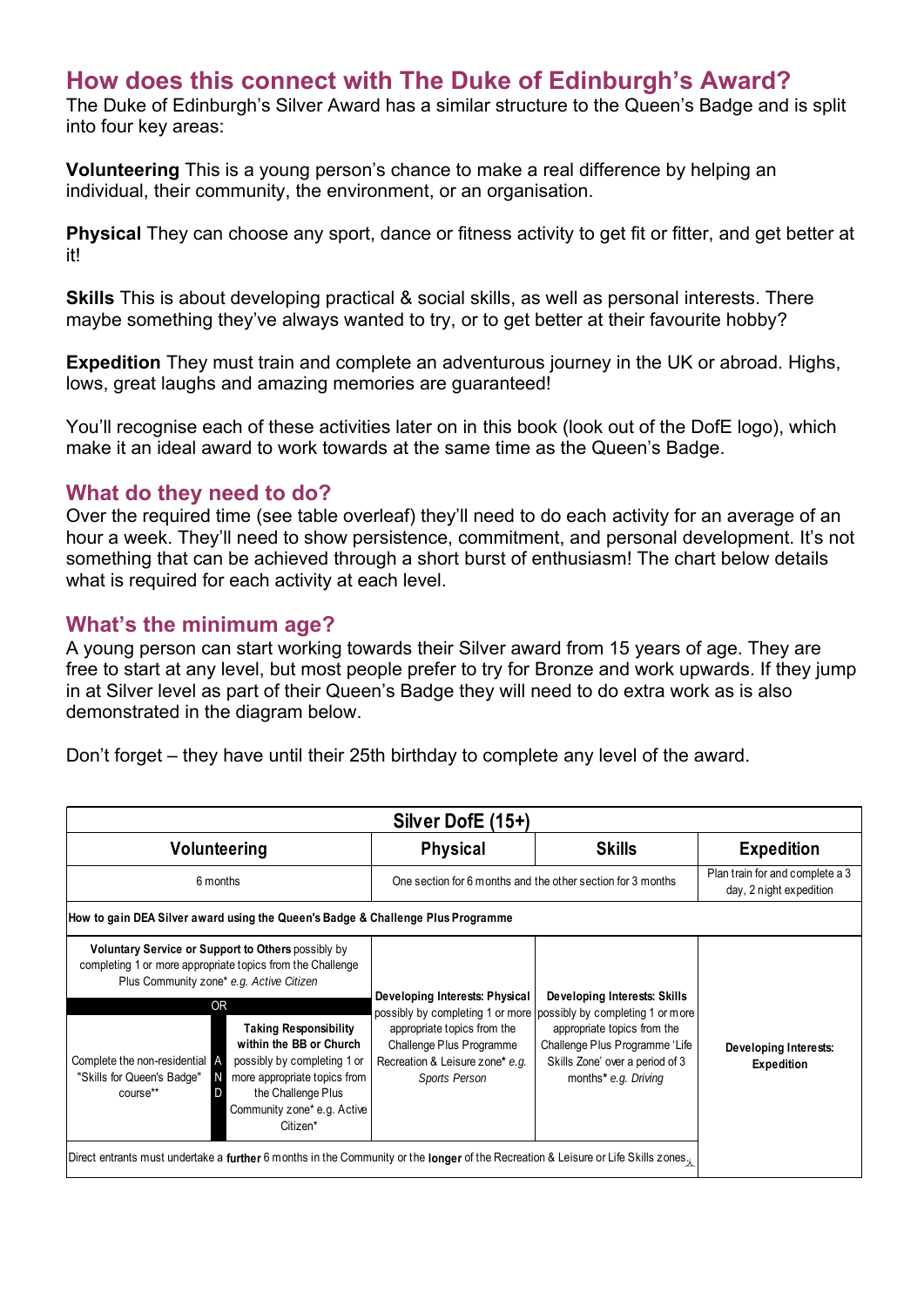## **Working Through the Queen's Badge**

- In order to achieve the Queen's Badge a young person must complete the following activities:
- 1. Hold the President's Badge
- 2. Attend a Queen's Badge Candidate's Meeting
- 3. Participate in skills-based training
- 4. Take responsibility within the BB or Church
- 5. Provide voluntary service or support to others outside the BB or Church
- 6. Develop Interests (Skills, Physical, Expedition)
- 7. Participate in a Completion Residential
- 8. Record Activity

When working towards the Queen's Badge, it's important that the young person make plans for the work ahead. Remember they can decide in which order they want to complete each activity. Carry on reading to find out more about what your young people have to do for each activity in order to help them begin to make their plans.

The following is a step-by-step guide to work through, on how a young person can gain their award. This is mirrored in the Queen's Badge Record Book:

#### **Entry Requirements**

Before a young person can work towards their Queen's Badge, it is necessary for them to gain the President's Badge and be 15 years old. The date that their President's Badge was awarded is also their date of registration for the Queen's Badge.

#### **Did you know . . . ?**

Although awarded from year 4 in the Discover programme, the President's Badge can still be gained through the Challenge Plus programme.

#### **Key Tip!**

The Duke of Edinburgh's Award mirrors much of what you do towards the President's Badge and your Queen's Badge. It also gives you a nationally recognised award that is definitely worth considering.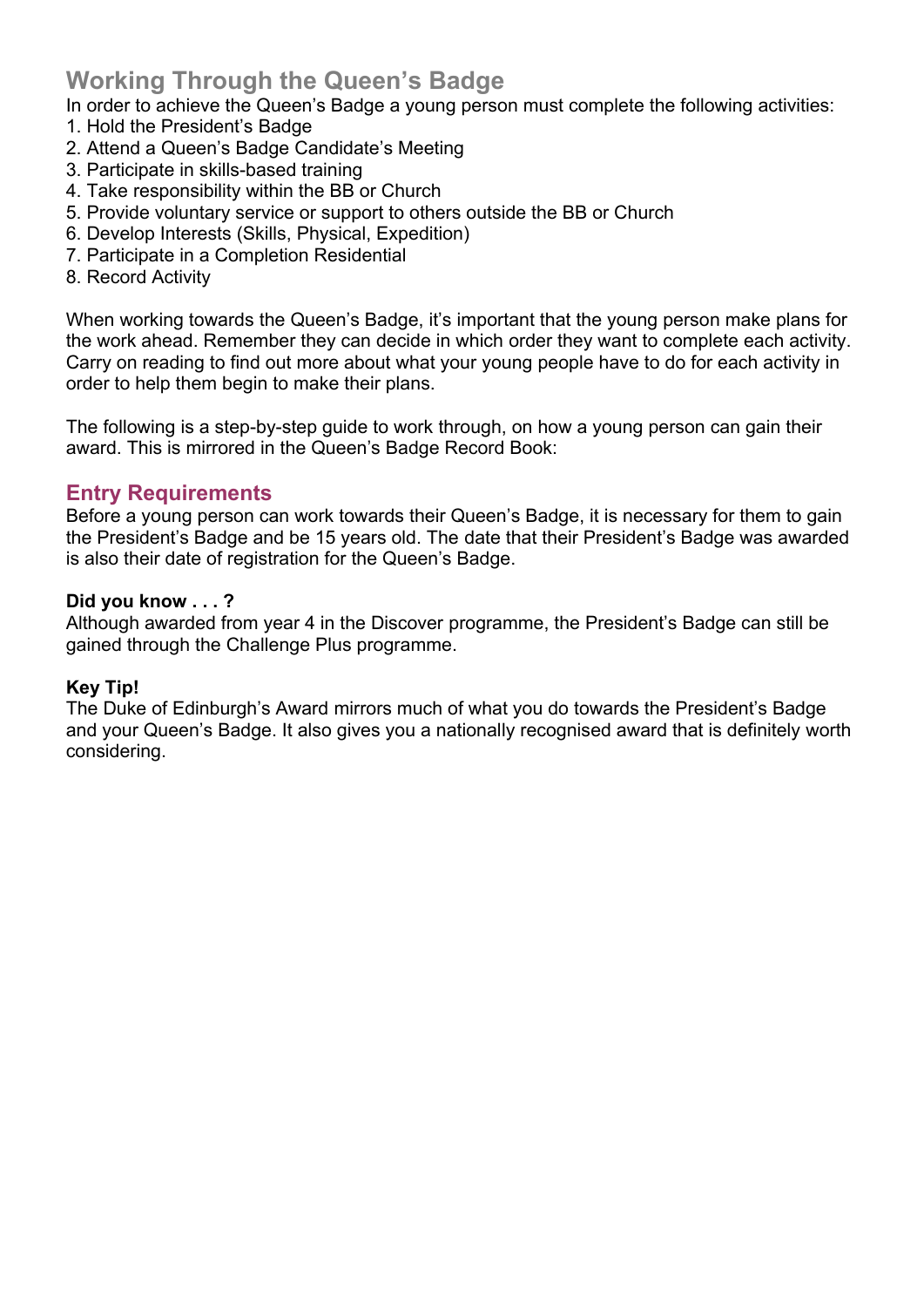## **Candidate's Meeting**

As with most things in life it's important to get off to the best possible start. You should arrange this meeting as soon as possible after the young person has registered for the Queen's Badge. At it, the advisor, mentor & young person will need to agree an individual action plan. Remember the activity undertaken should normally be spread over two or more sessions (a session is a BB year).

In everything that the young person does, they should be encouraged to take ownership for it, and to discuss options with their advisor and mentor. It's important to inspire ideas, think about what they want to achieve, and advise on what is possible.

#### **What steps do you need to think about?**

The young person needs to start by planning well and completing the action plan section in the Queen's Badge Record Book. It's important to think through the following key steps:



The action plan should be signed by the young person, Battalion Queen's Badge advisor, and company mentor. Should the young person wish to change any part of this plan they should inform their adviser and discuss this with them to ensure they remain within the Queen's Badge regulations.

Remember that they can choose what to do and in which order.

#### **Key Tip!**

Before going to the Candidate's Meeting, the young person should be asked to read through the Queen's Badge book, and note down on a separate sheet of paper what THEY would like to do. At the meeting they can then discuss it further with their advisor and mentor, and then fill in the action plan in The Queen's Badge Record Book.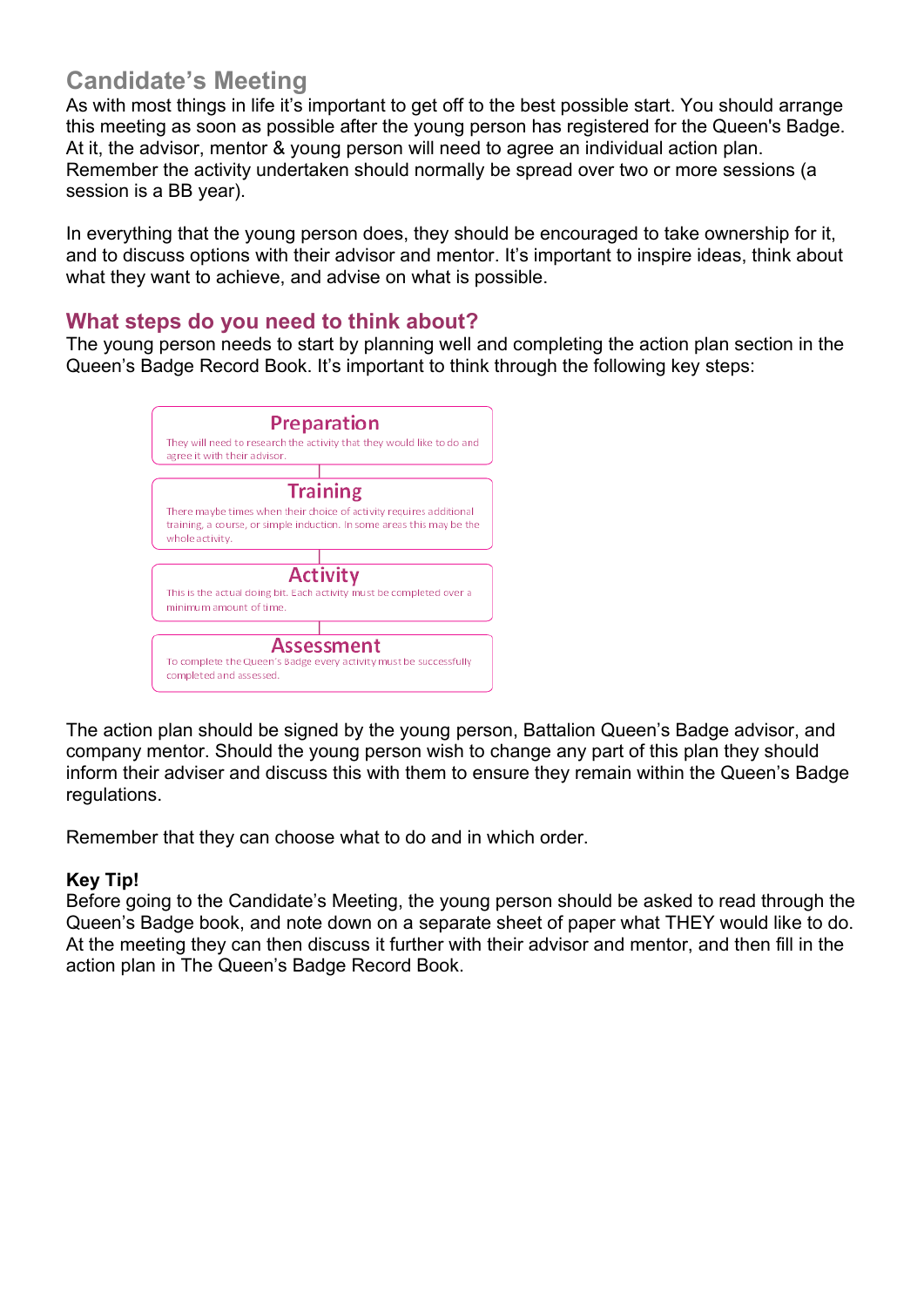## **Skills-Based Training**

As with everything in life it's important that we always reflect on our own skills, and look at areas where we think we can improve. Therefore as part of the award, the young person should undergo an element of training at an early stage. This will equip them for one or more of the activities that they will later go on to as part of the award.

## **What can they do . . . ?**

Training should be undertaken as soon as possible after registration, and not less than 6 months prior to completion. It should include at least one of the following, and may be provided by The Boys' Brigade or other suitable external agencies:

#### **(a) Practical Skills Training**:

- Relevant skills-based training to support work in your Company or Church; or
- Relevant skills-based training to support voluntary work others; or
- Relevant life-skills training to support your personal development.

#### **(b) Leadership Skills Training**:

Relevant based training to enhance your leadership skills.

#### **Some examples to get them thinking . . .**

This training should be something that is going to be useful in completing the award. There are lots of different options available to them, and remember that it can be provided by The Boys' Brigade or an external agency.

• Skills for Queen's Badge is the official Boys' Brigade course for those wishing to take responsibility within their company in the area of children's or youth work. Have a look online at www.boys-brigade.org.uk for available courses.

• The "Sports Person" Project in Challenge Plus contains more information on Sports Leaders Awards and National Governing Body Awards for Sport. These may be appropriate depending on what activities they choose to do.

• Other training opportunities that might be available could include other youth work training *e.g. Youthwork NVQ*, using PA equipment, food hygiene, customer services, health and safety at work, web design etc.

#### **Key Tip!**

There is a "Skills For Queen's Badge" training course for those undertaking children's or youth work in The Boys' Brigade. This can be delivered locally and downloaded from The Boys' Brigade website.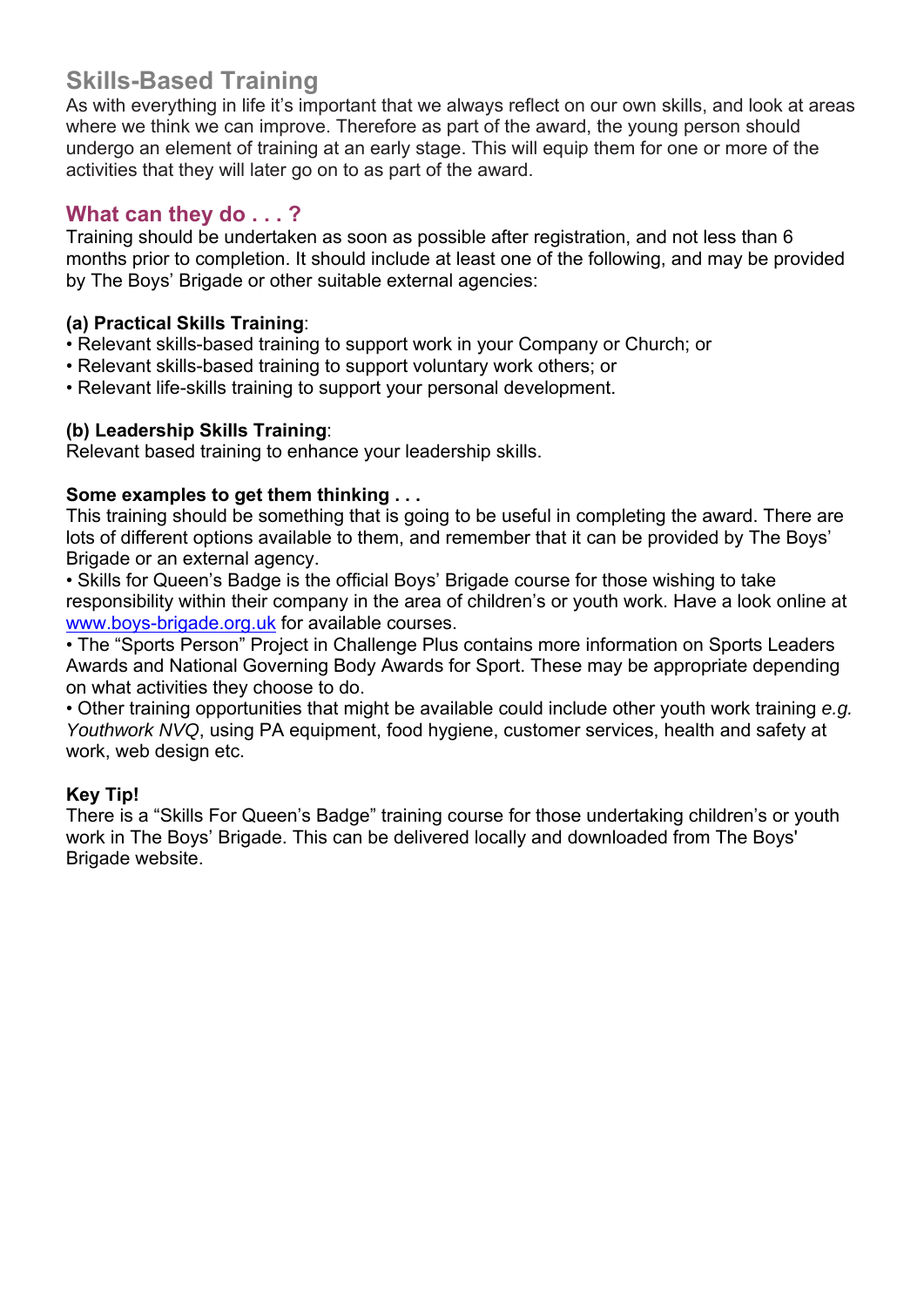## **Taking Responsibility within the Brigade or Church**

We're sure that the young people undertaking their Queen's Badge will have enjoyed their time in The Boys' Brigade. As they get older it's really important for the future of the BB that they begin to take more and more responsibility for what happens. They will have hopefully begun to do this right from an early age as part of their programmes, whether it was choosing what games they play in Anchors or developing projects in Challenge Plus. Now is a chance to take this up a gear.

The young person is expected to assume an appropriate degree of **responsibility** for an aspect of BB or Church activity. A minimum of **30 hours activity** is required across the planned period of involvement, and could include two or more different experiences in two or more sessions. Activities can be at any level **within** the Brigade or Church, although you may benefit from undertaking part of this activity outside your own Company or Church.

The key words are **responsibility** and **within**, they shouldn't just turn up and watch from the sidelines but get involved in the planning, delivery and review of the activity that they do. Think of it as a project. This is their chance to give something back, but also your chance to develop something new or different, so help them to take it!

#### **What can they do...?**

Young people are encouraged to explore options suitable to their own situation and are invited to submit proposals as part of your action plan. These may include the following:

#### **(a) Responsibility for others within The Boys' Brigade or Church**:

• Work with younger members of your Company or Church in a regular programme of activity for a minimum of 6 weeks.

• Work with peers within the BB or Church in a regular programme of activity for a minimum of 6 weeks.

#### **(b) Projects and Activities within the Brigade or Church**:

• Take responsibility for the planning or delivery of all or part of an event in the BB or Church.

• Take a responsible role for regular activities within the BB or Church for a minimum of 6 weeks.

• Take a responsible role for a special project or new initiative within the BB or Church.

#### **Some examples to get them thinking . . .**

As with every area of the Queen's Badge there are lots of choices for what they can do here. Below are just some ideas to get them going . . .

- Lead a group of Juniors through a "Healthy Eating" project.
- Lead a group, using the Discover programme, through a "Church Recycling" project.
- Take a lead role in organising an Anchors' Fun Day.
- Run the PA for Church services.
- Develop a recruitment campaign for young people or leaders.
- Become your Battalion's media rep.
- Visit elderly or sick Church members.

#### **Key Tip!**

It might be appropriate to gather the young people together from the area who are completing their Queen's Badge for them to devise a new special event that fulfils the requirements listed above.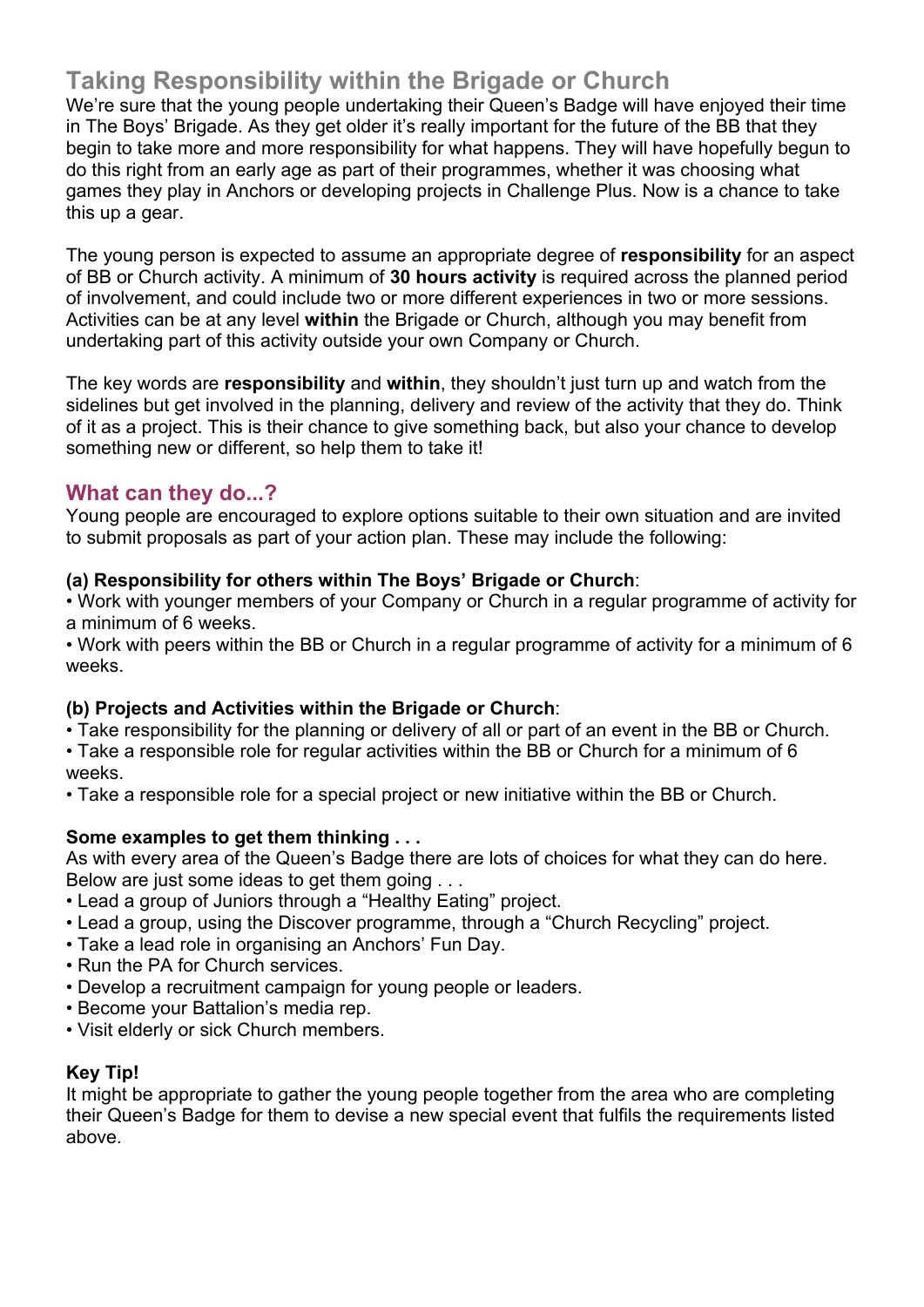**Voluntary Service or support to others outside the Brigade or Church** Volunteering is simple. The young person needs to go and make a difference in their community or to an individual's life, without getting paid! Volunteering provides a chance for them to engage with their community, take responsibility within it, and gain a sense of belonging. The Boys' Brigade has been bringing hope to communities and young people for over 125 years. The difference that they can make to your community is immeasurable; therefore as they begin to think about this part of the award recognise that they have enormous potential to do something amazing. Negative images of young people, although prevalent elsewhere in society, are not found in the BB.

James 2:14 reads ". . . if you say you have faith but don't show it by your actions? Can that kind of faith save anyone? Suppose you see a brother or sister who has no food or clothing, and you say, "Good-bye and have a good day; stay warm and eat well"—but then you don't give that person any food or clothing. What good does that do?

As part of the award we want them to volunteer or provide support to others in the Community. A minimum of **30 hours activity** is required across the planned period of involvement, and could include two or more different experiences in two or more BB sessions.

The key words here are **voluntary**, **outside** and **Community**, this is something that should be of benefit to those in their community. Don't just tell them to take part in something that your Company has done for years, but get them to think about where they see a need and plan how they are going to make a difference to it.

#### **What can they do . . . ?**

They are encouraged to explore options suitable to their own situation and are invited to submit proposals as part of their action plan. Voluntary service or support may be provided in one or more of the following areas:

#### (**a) Voluntary service to individuals or groups outside the Company:**

Undergo appropriate briefing, and then provide regular practical voluntary service to individuals or groups of people in the community for an agreed period of time.

#### **(b) Voluntary service to other agencies working with individuals or groups in the Community:**

Undergo appropriate briefing, and then provide regular practical voluntary service to another agency or charitable cause with direct benefit to other people for an agreed period of time. The other agency may be the church working with groups or people in the community.

#### **(c) Voluntary work in the wider community:**

Undergo appropriate briefing, and then provide regular practical voluntary work as part of a group working for the benefit of the community at large for an agreed period of time.

#### **Some examples to get them thinking . . .**

Again there are lots of choices for what they can do here. Below are some ideas to get them going . . .

#### **• Community Action & Raising Awareness**

- Run a Crime Prevention project in their local school with the police.
- Be an active member of a youth council or forum.
- Get involved in social action, social entrepreneurship,
- Campaign on local or issue politics.

## **• Helping People**

- Be a DJ in their local youth club.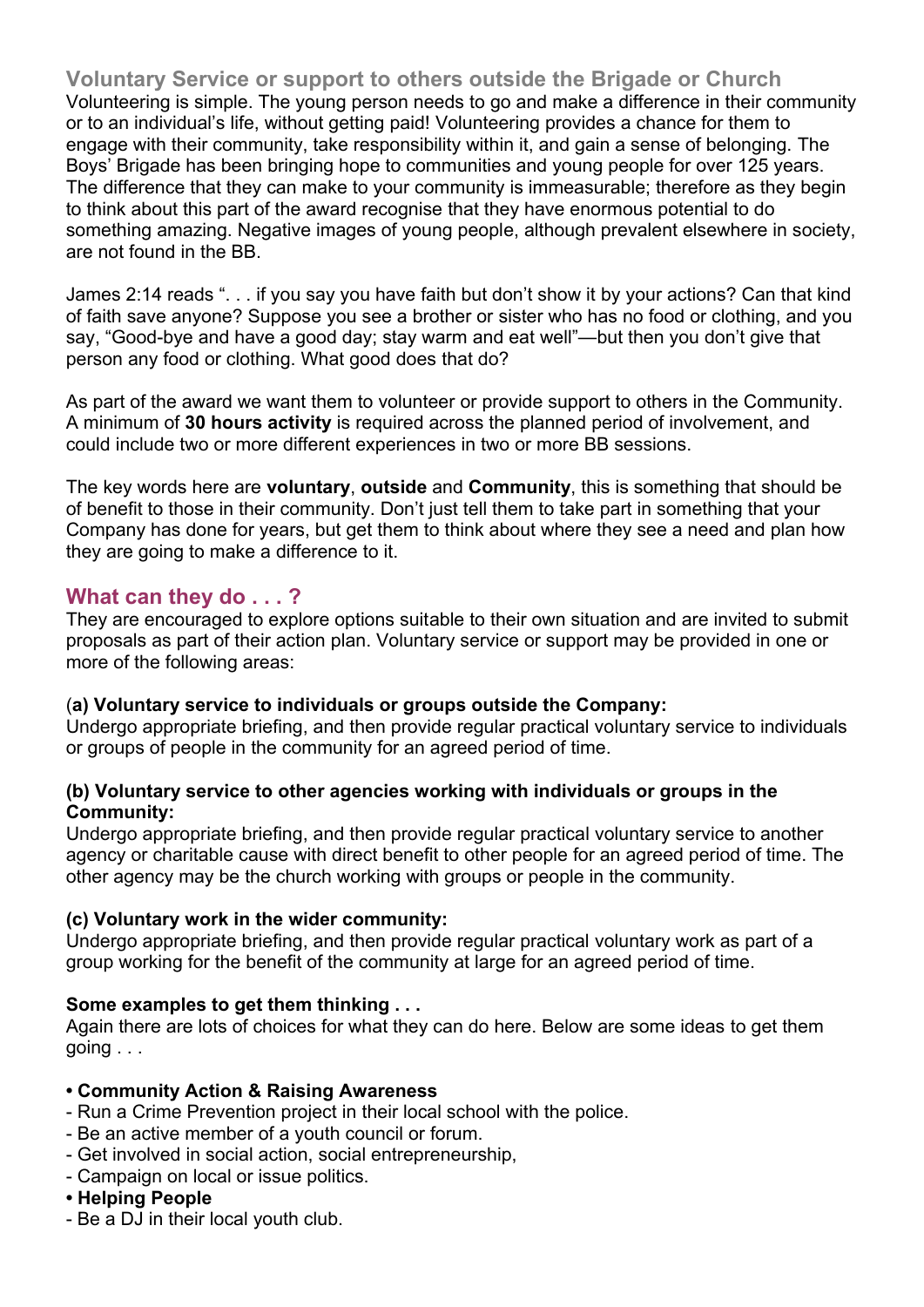#### **• Coaching, Teaching & Leadership**

- Teach music or sports.
- Go and teach a group of elderly people how to use mobile phones and DVD players.
- **Working with the Environment**
- Work on an environmental project teaching young people to recycle.
- Help at the RSPCA or animal shelter.
- **Helping a Charity or Community Organisation**
- Get involved with their local hospital's young volunteer project.

Go to www.do-it.org.uk to find out how they can contact their local volunteer centre, who will be able to provide details of local opportunities. They also have an online database.

Alternatively they couldgo to their local community centre to look for volunteering opportunities, or have a look at www.DofE.org/sections for inspiring ideas and guidance for activities. Don't forget Challenge Plus has lots of ideas for this activity.

#### **Key Tip!**

If the young people are struggling to get opportunities for this section, arrange to gather the young people together from your area who are completing their Queen's Badge. They could then devise a project that addresses a need in your community.

#### **Useful Websites**

- **Age Concern** www.ageconcern.org.uk
- **Oxfam** www.oxfam.org.uk
- **Groundwork** www.groundwork.org.uk
- **Soul Action** www.soulac\_on.org
- **Community Service Volunteers** www.csv.org.uk
- **GVI** www.gvi.co.uk
- **Vinspired** www.vinspire.co.uk
- **Unltd** www.unltd.org.uk

There are also volunteering sections on these two government websites www.direct.gov.uk and www.dsdni.gov.uk.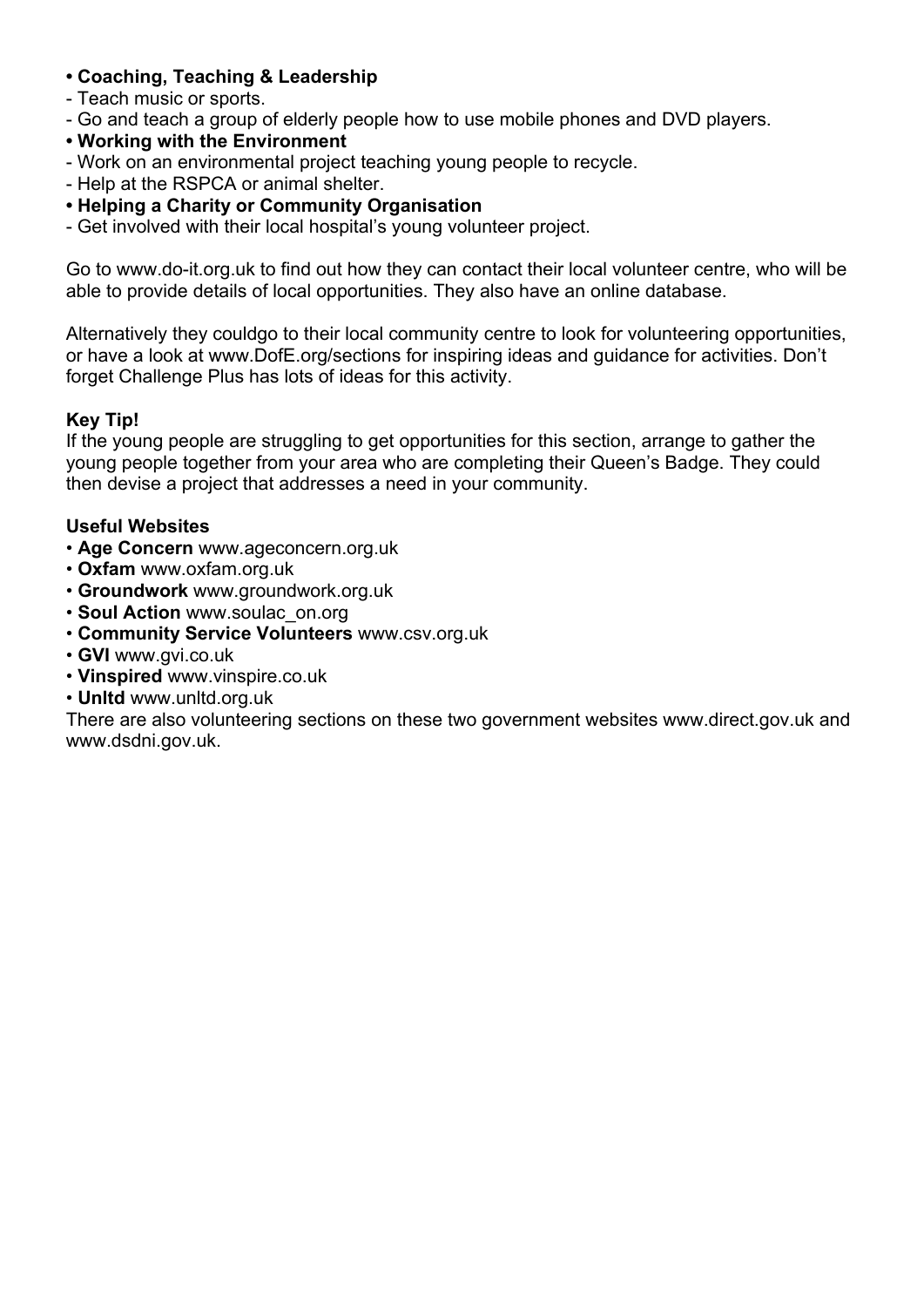## **Health & Safety Checklist**

The Boys' Brigade needs to ensure that the voluntary service activity for the Queen's Badge takes place in a safe environment, especially where this might be done without the supervision of a BB leader. Health & safety in all we do in the BB is of prime importance.

The mentor should talk to the young person about matters of safety. To ensure that this activity is carried out in a safe way, please ensure that this form is completed by the young person prior to commencing the activity. The mentor should also complete the Health & Safety checklist.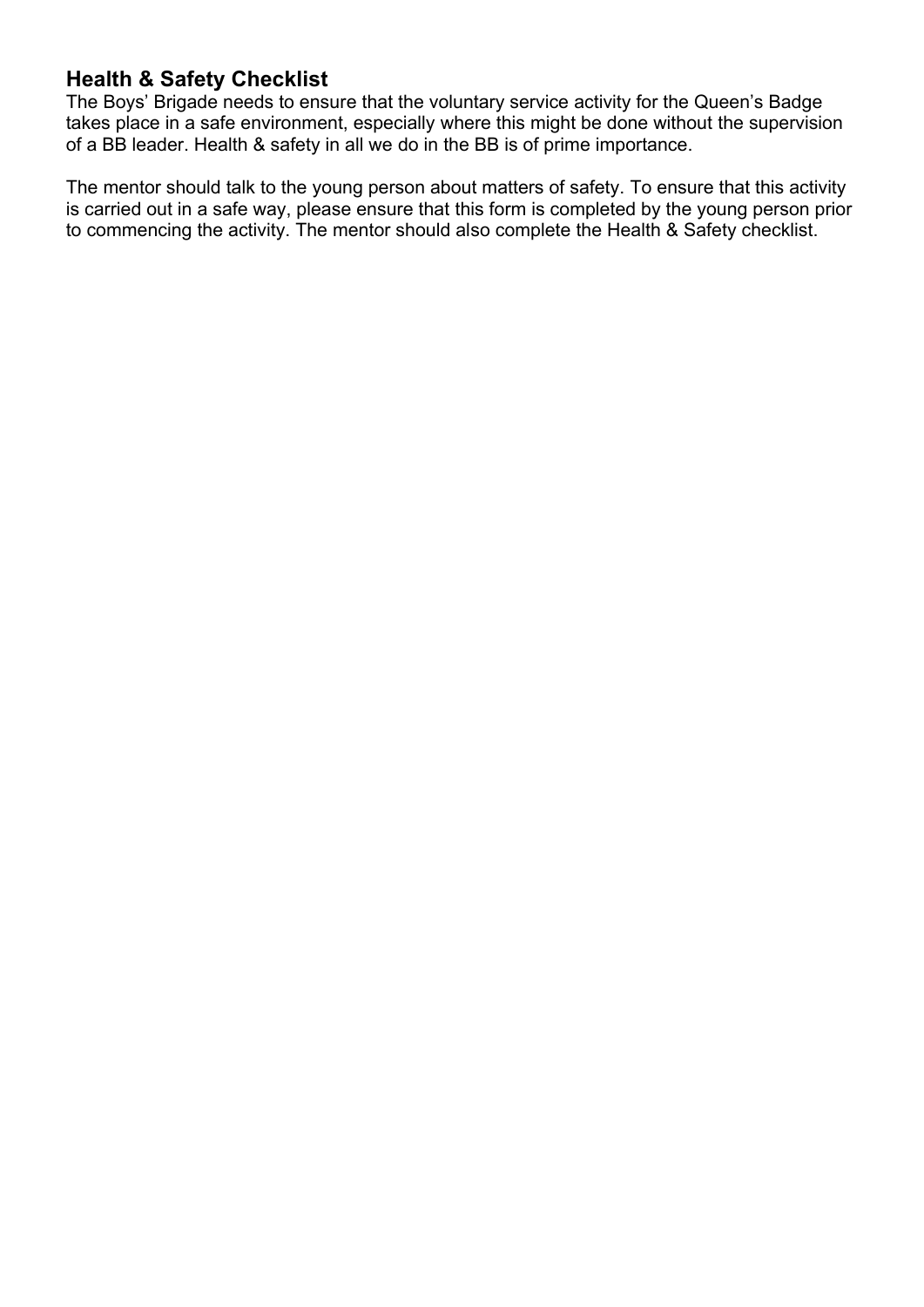## **Developing Interests**

This part of the Queen's Badge allows the young person to develop their own interests. It's a chance to set their own targets and see if they can exceed even their own expectations. Each section brings its own benefits so get the young person to think carefully about what they want to get out of them.

#### **What can they do...?**

They must undertake at least two activities from the following three sections:

**(a) Skills**: Learn a new skill, or develop an existing one

**(b) Physical**: Take part in a new activity, or develop existing participation

NB Where both of the above activities are chosen, participation should be for a minimum of 6 months in one of the above, and 3 months in the other. Where only one is chosen, participation should be for a minimum of 6 months.

**(c) Expedition:** Undergo appropriate training, including at least one supervised practice venture, then undertake a 3-day, 2-night venture with at least 7 hours planned daytime activity per day.

#### **Key Tip!**

The activities and attainment standards for the above are compararble with the Silver DofE. If all three are undertaken, this will enable them to qualify for relevant parts of DofE.

#### **Skills**

The idea of this activity to develop practical & social skills and personal interests. They can choose to develop an existing skill or develop a new one. The important thing to do is to show progression and sustained interest over time. Remember everyone has the ability to learn and everyone is unique. Help them to choose something that will help develop their unique potential.

#### **Some examples to get them thinking . . .**

Below are some examples of activities that they could do. They should choose something that they're interested in and more likely to enjoy & stick at:

#### • **Performing Arts**

- Learn how to juggle & ride a unicycle.
- **Natural World**
- Take a Dog to obedience classes.
- **Music**
- Play in a band and hold a gig.
- **Media and Communications**
- Create a film.
- Arrange to shadow a reporter from a local newspaper.
- **Life Skills**
- Learn about interviews and CV writing techniques.
- Learn to drive.
- **Games & Sports**
- Become a referee or umpire.
- Join a snooker league.

Have a look at www.DofE.org/sections for inspiring ideas and guidance for activities.

Don't forget Challenge Plus has lots of ideas for this activity.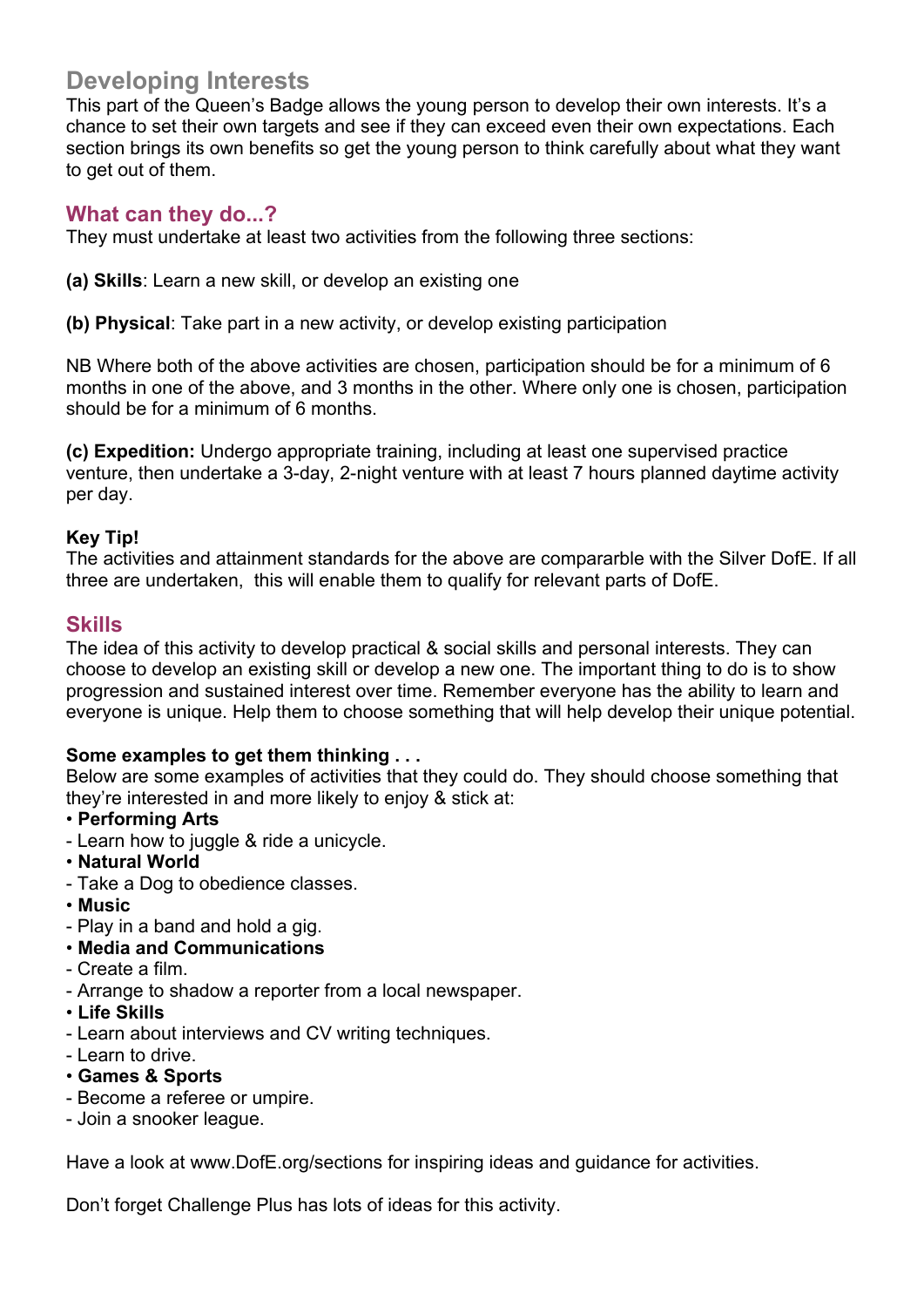## **Physical**

Whether they want to do football, street dance or cross training, anything that requires sustained physical energy and involves doing an activity can count. They just need to show progression and sustained interest over time. This is meant to be enjoyable and should be part of the establishment of a lasting & active lifestyle.

#### **Some examples to get them going . . .**

Below are some examples of activities that they could do. They should choose something that they're interested in and more likely to enjoy & stick at:

- **Team Sports**
- Play wheelchair basketball.
- Join a cricket team.
- **Individual Sports**
- Learn to horse ride.
- **Racquet Sports**
- Play badminton with friends
- **Water Sports**
- Go swimming at the local pool
- Learn to dive
- **Dance**
- Learn bhangra at a local dance studio
- **Fitness**
- Join in a gym.
- Attend a fitness class.

Have a look at www.DofE.org/sections for inspiring ideas and guidance for activities.

Don't forget Challenge Plus has lots of ideas for this activity.

## **Expedition**

Undertaking an expedition will help the young person to develop their imitative and a spirit of discovery & adventure. They will need to plan, train, and complete an adventurous activity as part of a team. They'll have to rely on their own efforts and minimal external intervention. Remember they have to do at least one practice expedition, a qualifying expedition and a presentation after it.

#### **Some examples to get them thinking . . .**

There are various activities that could qualify as expeditions. Each expedition needs to have an aim, mode of transport and location. The possible locations are almost endless, but there are also many modes of transport. Below are just some:

- Canoeing
- Horse riding
- Hiking
- Cycling

Aims could include:

- Exploring team dynamics and skills.
- Taking a series of landscape shots to produce a calendar.

Their expedition will need to be carried out between the end of March and the end of October. There must be between 4 and 7 members in a team.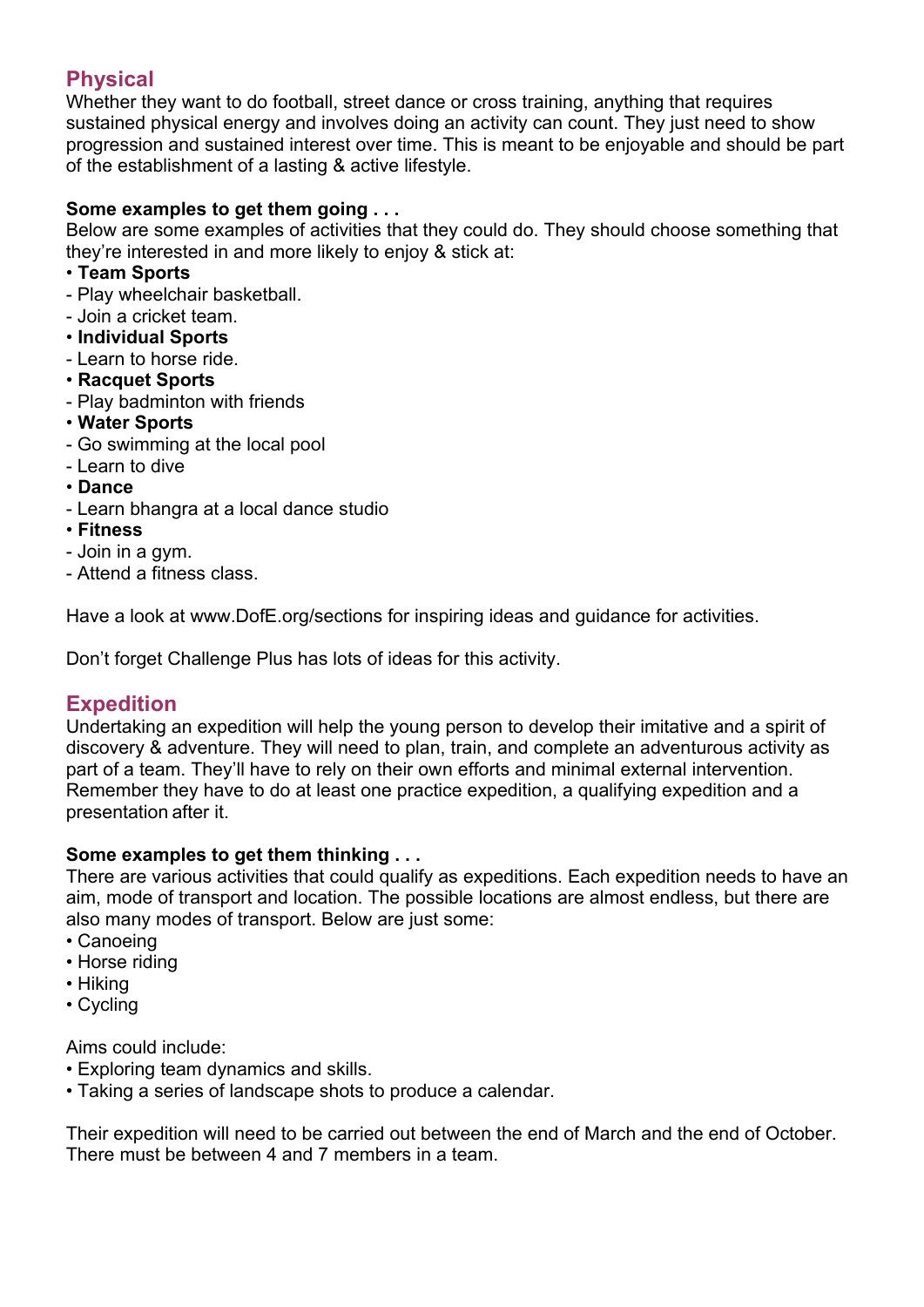## **Completion Residential**

The Completion Residential is a fun weekend and a chance to celebrate the accomplishments of those young people who are on their way to completing their Queen's Badge. The weekend will follow the theme of past, present and future.

**This is not a training course, but a time for reflection and a look at future possibilities.**  Nor is it about passing or failing, and individual's levels of contribution will differ due to a variety of reasons. However they should be encouraged to join in as much as possible in order that they have an enjoyable weekend.

Over the weekend it may be appropriate to help the young people complete any outstanding parts of their Queen's Badge books.

## **What do they need to do . . . ?**

They must participate fully in a Completion Residential:

(a) no earlier than the session equivalent to Year 12 (England & Wales); S5 (Scotland and Republic of Ireland); or Year 13 (Northern Ireland)

(b) not less than 12 months from the date of registration, and

(c) not less than 6 months from the completion of skills-based training.

#### **Key Tip!**

Have a look at www.boys-brigade.org.uk for information on a Completion Residential that they might like to attend. Make sure that they book onto a course as soon as possible to avoid disappointment. Many courses are over subscribed.

As part of the residential each young person will be given a letter from their Captain or other appropriate leader. The letter should be one side of A4 that talks about:

- Their funniest memory of that individual.
- Their proudest moment.
- The qualities that they think make that individual a unique and wonderfully made creation.

Material for the Completion Residential called "Past, present, Future" can be downloaded from The Boys' Brigade website.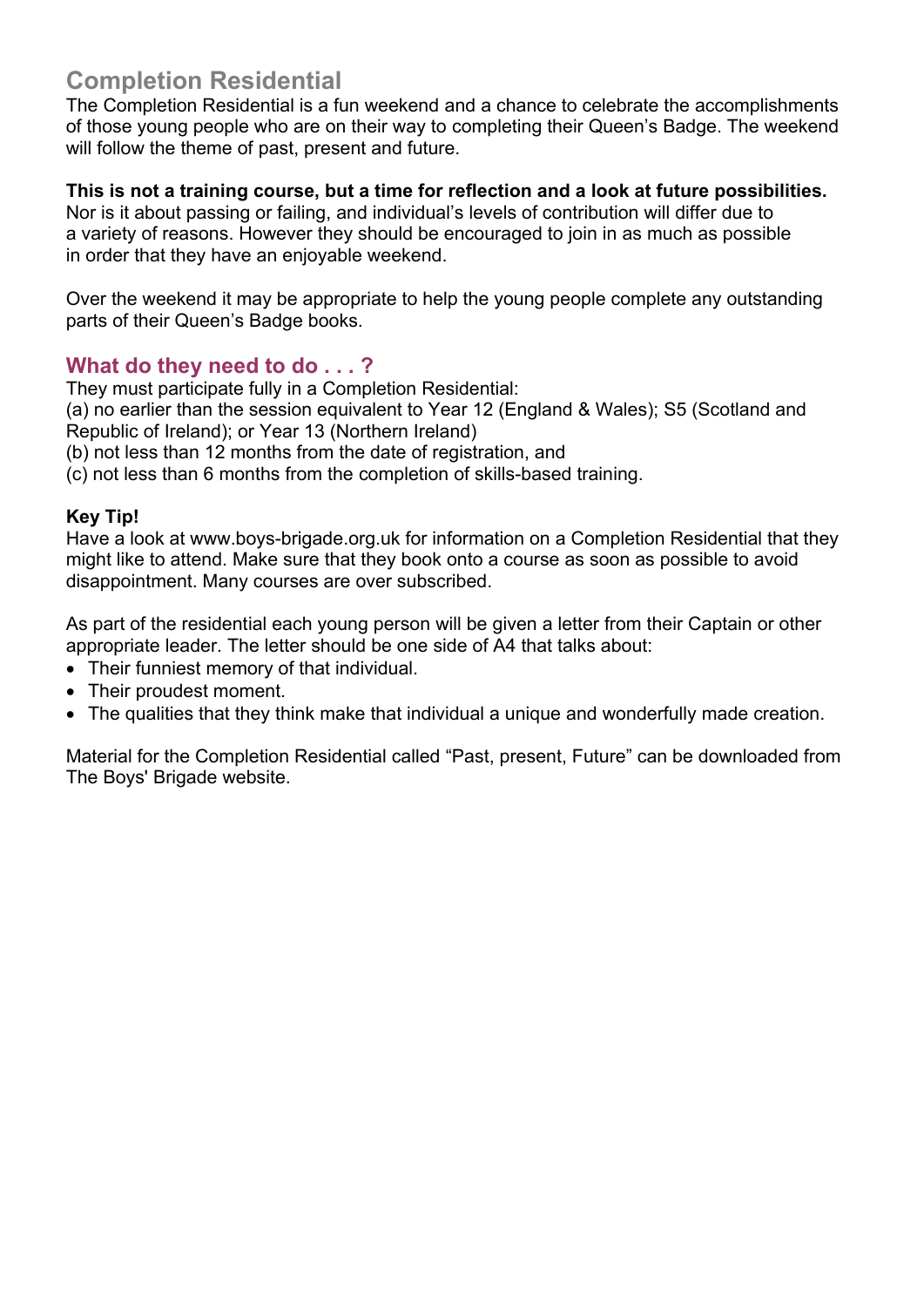## **Record Activity**

The young person should maintain a log of activity using the Queen's Badge Record Book.

## **What is the Queen's Badge Record Book?**

The Queen's Badge Record Book is essential to get young people going. It provides them with lots of information, and it's theirs to keep. It will...

- **Tell them what they need to do**
- **Give them advice and guidance on how to do it**
- **Help them record what they achieve**

The young person should use the book to record what they do. There is also room in red boxes in the "My Queen's Badge Record" section for the young person to reflect on their experiences. They may in the future wish to use this as part of their C.V. when looking for employment. An employer, as well as being able to see what they have achieved, will also see their reflections on the experience.

There are no fixed questions that they need to answer as part of completing the book, nor are there set standards that they have to achieve. Encourage the young people to complete the book fully and to the best of their ability, but it should be an experiential reflection not a formulaic response. If you don't think a young person has fully thought it through take some time to talk to them and add to their answers. Remember the award is about the young person and what they want to achieve, not what we think they should achieve.

#### **Key Tips!**

There are additional pages to log hours and for additional comment at the back of the Queen's Badge Record Book.

## **What do I need to do in the Queen's Badge Record Book?**

In the "My Queen's Badge Record" section, the assessor responsible for supervision and assessment of each activity should sign to state the activity has been completed. There is also room in the blue boxes for them to make a comment on how the young person has done. This should be an encouraging statement and highlight where a young person has particularly excelled.

#### **Key Tip!**

Although there is space to write in the Queen's Badge Record Book, encourage the young people to be creative in how they show what they have done. Instead of writing everything down, they could create a video diary on their mobile phone after each BB night where they have taken a group, create a podcast or type it up!

A young person should not be penalised for not being good at filling in forms or writing accounts of their activity. It is perfectly reasonable for a young person to provide a verbal account to their assessor, advisor or mentor who then can write it up in their book.

They may also wish to keep an additional record of their work and progress. DofE regulations require the young person to keep a log and produce a report on the purpose of their expedition. Whilst this is not part of this record book assessors may want to view this.

The record book should not be prioritised over other areas of the Queen's Badge. The young person's experiences are far more important than whether they have their photograph stuck in the front of the book. It's not about passing or failing, but what they have gained from doing the award.